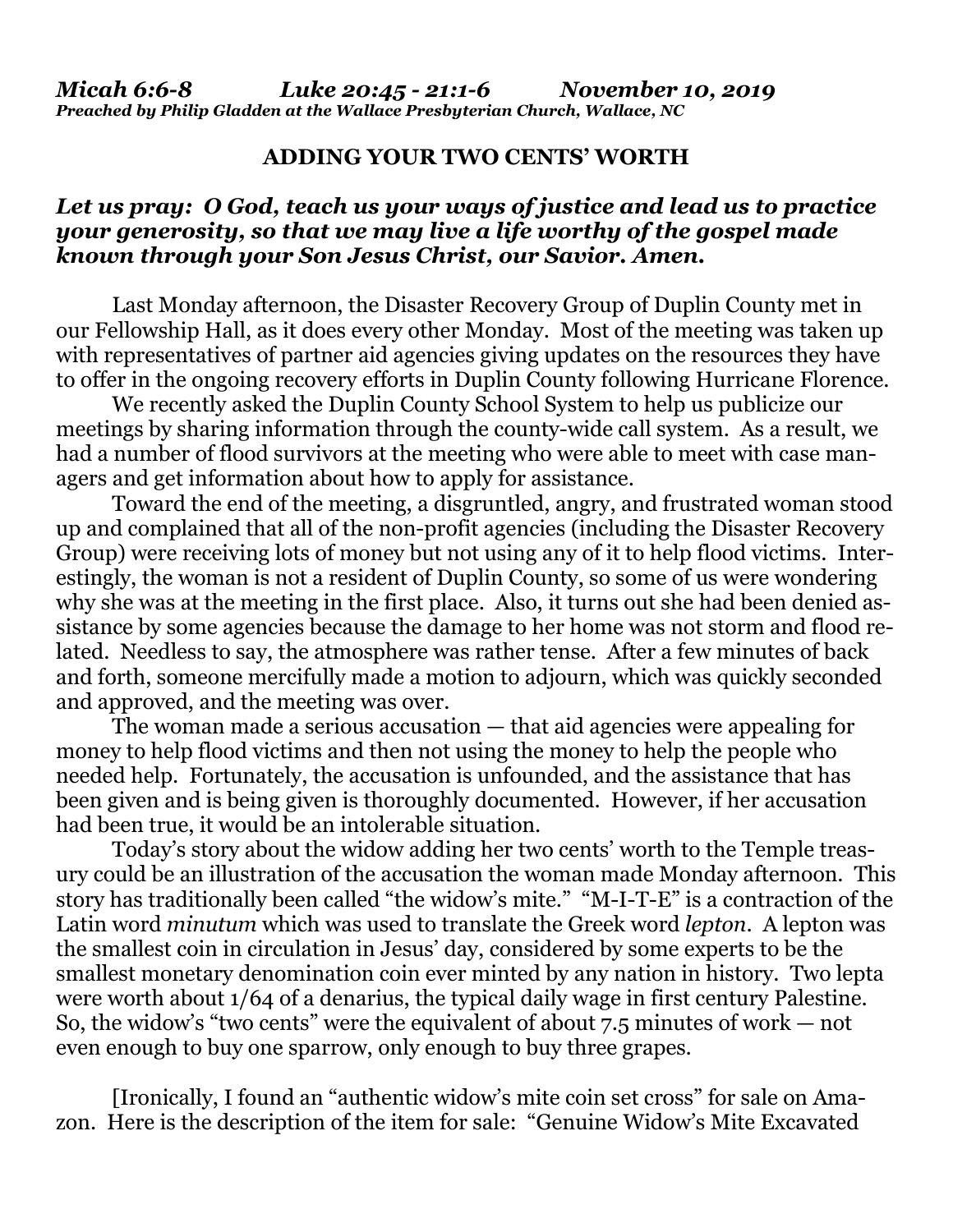Coin Jewelry with Coptic Pendant is Crafted in Polished 14k Yellow Gold; Gift Box included with Order (Jewelry may not be inside gift box, it will be in separate pouch to keep pristine from rough handling of carriers); Made in USA." Guess how much this "authentic widow's mite coin set cross" sells for? \$1,179.88 (but you get FREE Shipping!). It's hard to compare values 2000 years later, but based on today's minimum wage of \$7.25, you can buy a coin worth about 45¢ today for a mark-up of 2,600%! There's a sermon in there somewhere . . .]

By any objective valuation, the widow's contribution to the Temple treasury was not substantial, at least in terms of monetary value. And yet, Jesus commends her when he says, "Truly I tell you, this poor widow has put in more than all of them; for all of them have contributed out of their abundance, but she out of her poverty has put in all she had to live on." (Luke 21:3-4) Notice what Jesus *doesn't* say — "Go and do likewise!" Before we heave too big a sigh of relief at being let off the hook, let's look more carefully at what's going on in this story.

If I had only read Luke 21:1-4 this morning, I could have come up with a nifty, compact stewardship sermon — something along the lines of "Look how faithful and generous the poor widow was. If she could do what she did, surely we can do so much more." Actually, many stewardship sermons just like that have been preached from this story over the years. Of course, that raises the very practical questions: If you put in all you have to live on, what will you live on? Who is going to take care of you? And that gets to the heart of this story, more than holding up the widow as a model of faithful giving for contemporary Christians.

By any estimation, the widow's two cents' worth is a breath-taking offering. But this story about the widow's mite is embedded in a story that takes place on Tuesday of Jesus' final week. He is hanging out in the Temple with his disciples, debating with the religious leaders, and watching the comings-and-goings of the pilgrims who are arriving in Jerusalem to celebrate the Passover Festival.

The story of the widow's mite is the filling in a gospel sandwich — stuck between Jesus denouncing the scribes and Jesus foretelling the destruction of the Temple. As a worship leader who wears a long, black robe, I sort of cringe when I hear Jesus say, "Beware of the scribes, who like to walk around in long robes, and love to be greeted with respect in the marketplaces, and to have the best seats in the synagogues and places of honor at banquets. They devour widows' houses and for the sake of appearance say long prayers." (Luke 20:45-47)

You can hear the verbal connection between that story and the story about the widow's mite. While the scribes "devour widows' houses," the poor widow puts two small copper coins in the Temple treasury, "all she had to live on." Then there is the connection at the end, between the hustle-and-bustle of the Temple and its coming destruction (which actually happened about thirty-five years later). To be very blunt about it, Jesus criticizes the religious system of his day, a system that accepted money from the very people it was supposed to help, but in the end didn't take care of them such as the poor widow with two small copper coins.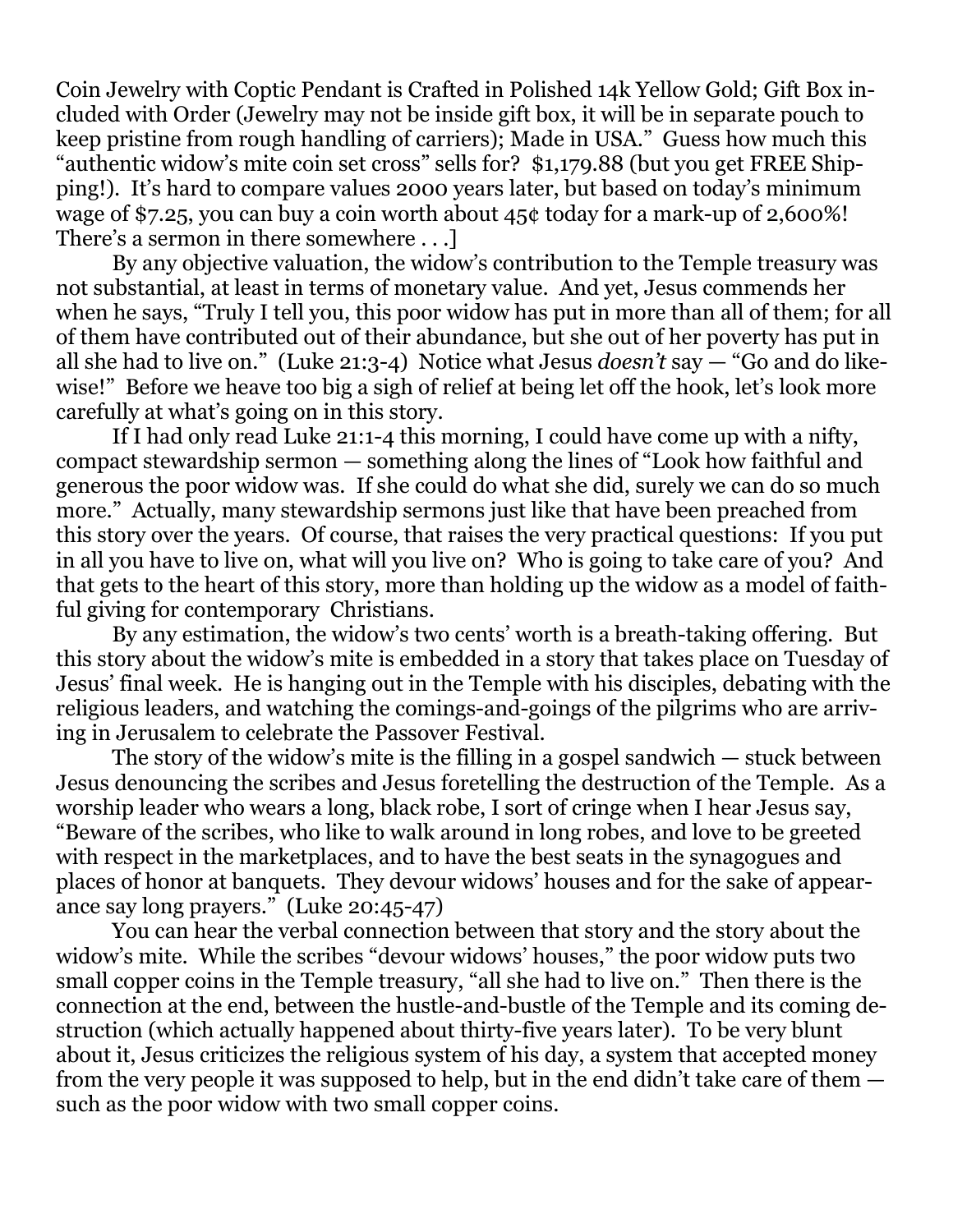As a young man, Francis didn't know what he would do with his life. One day, as he wandered in the hills near his home in Assisi, he entered a rundown church and knelt before the crucifix. He prayed to Jesus, "Lord, what do you want me to do? Show me what you want me to do with my life." Francis heard a clear voice say, "Francis, go and rebuild my church."

The story is told about Francis of Assisi visiting Pope Innocent III to seek the pope's blessing on Francis' life of poverty as he sought to fulfill Christ's calling in his life to rebuild the church, not just the rundown buildings, but the institution of the church itself. The pope welcomed Francis and proudly showed him the large amounts of money and other treasures in the opulent papal palace. The pope made reference to the story in Acts when Peter tells the crippled beggar he has no silver or gold to give him, but he can give him healing in the name of Jesus Christ. The pope pointed to the treasures and told Francis, "Peter can no longer say, 'Silver and gold have I none.'" To which Francis replied, "Neither can he say, 'Rise up and walk.'"<sup>1</sup>

It's a disconcerting fact that Jesus saved his most scathing criticisms for the religious leaders of his day. He didn't criticize what they taught, but what they did  $-$  or, to be more accurate, what they didn't do. In today's story about the widow and her two cents, Jesus refers to God's law that is particularly concerned with the poor, the orphan, and the widow. For instance, the law says, "You shall not deprive a resident alien or an orphan of justice; you shall not take a widow's garment in pledge. Remember that you were a slave in Egypt and the Lord your God redeemed you from there; therefore I command you to do this. When you reap your harvest in your field and forget a sheaf in the field, you shall not go back to get it; it shall be left for the alien, the orphan, and the widow, so that the Lord your God may bless you in all your undertakings. When you beat your olive trees, do not strip what is left; it shall be for the alien, the orphan, and the widow. When you gather the grapes of your vineyard, do not glean what is left; it shall be for the alien, the orphan, and the widow. Remember that you were a slave in the land of Egypt; therefore I am commanding you to do this." (Deuteronomy 24:17-20)

The prophet Micah famously asked, "With what shall I come before the Lord, and bow myself before God on high?" As we asked in our Opening Sentences, "Shall we bring him all that we own — our finest possessions, our life-savings, our investments and property? Would God be satisfied if we brought everything we possess?" We will sing the answer to those questions in the chorus of our final hymn this morning: "And God will delight when we are creators of justice and joy, compassion and peace: yes, God will delight when we are creators of justice, justice and joy!"<sup>2</sup>

You see, it's not a matter or either/or — either right worship of God or bringing offerings to God. The order and the motivation are important. As the apostle Paul writes about the churches in Macedonia in his stewardship letter to the Corinthians, "they gave themselves first to the Lord and, by the will of God." Then they were generous and joyful and gave voluntarily to the ministry to the saints.

I doubt that every one of the rich people who put their offerings in the Temple treasury that Tuesday in Jerusalem was hard-hearted or interested only in meeting the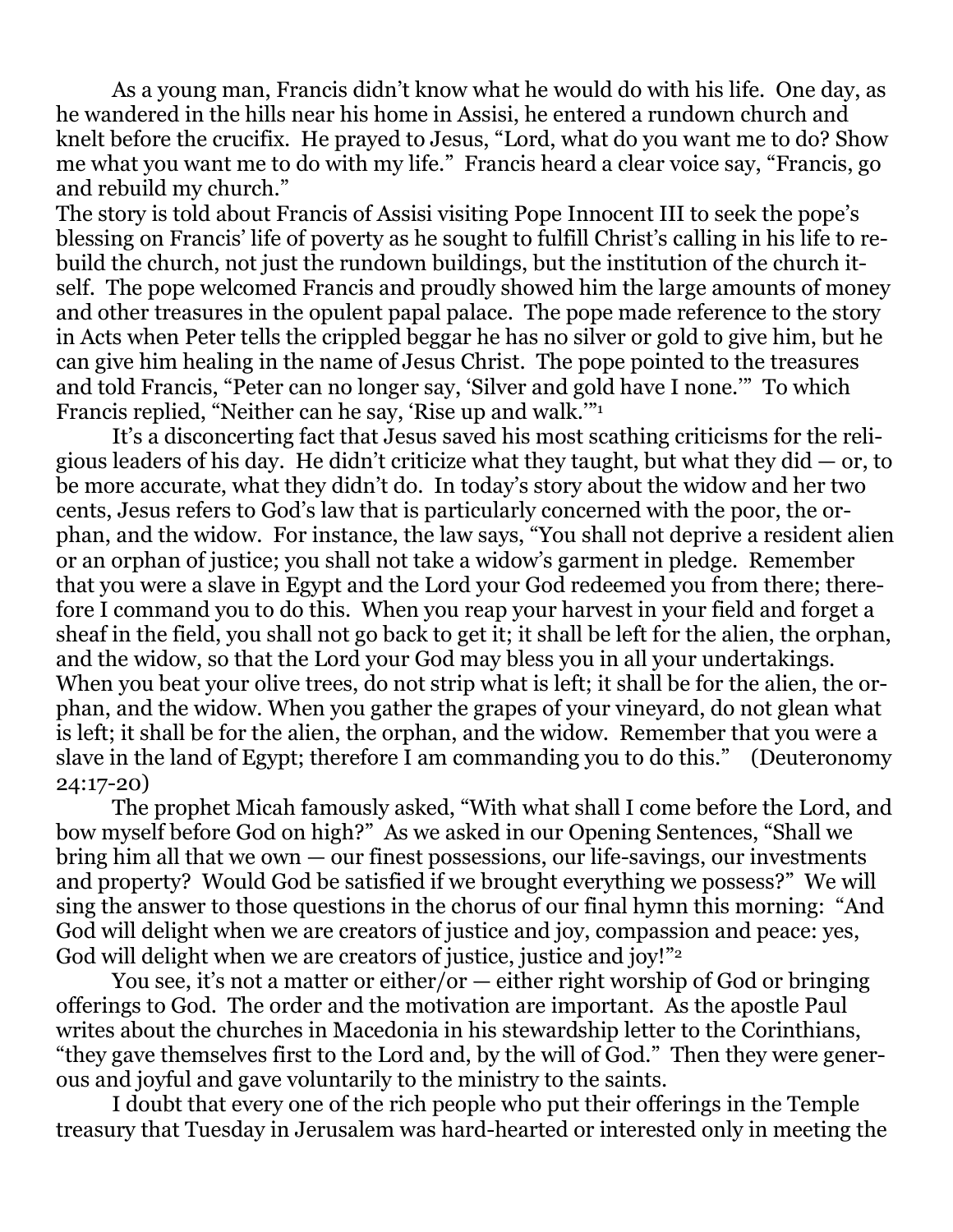barest minimum of what was required under God's law. However, Jesus contrasts the widow's attitude and action with the attitude and actions of the scribes and the rich people. His main beef seems to be, what they were saying and what they were doing didn't match up. They were bringing their offerings to God, but they weren't bringing what God required of them through the prophet — to do justice, and to love kindness, and to walk humbly with your God.

Rev. Al Winn was pastor at Second Presbyterian Church in Richmond, Virginia in the 1970's and helped that church develop a visible and effective ministry in the capital city, which still thrives today. He used to tell a story about a church member who came to worship every Sunday. At the end of the service, he would shake the preacher's hand and say, "Preacher, you sure told THEM today." Week in and week out, year in and year out, he said the same thing, or some variation: "You sure told THEM today. . . Preacher, you told THEM what THEY needed to hear today."

One Sunday, there was a big snowstorm. When the minister finally got to the church, the only person there was this particular church member. The preacher thought, "Aha! It's just me and him  $-$  no THEM today!" The minister got in the pulpit and preached his heart out. At the end of the service, the member shook the preacher's hand and said, "If only THEY had been here today, preacher . . . if only THEY had been here. . ."<sup>3</sup>

Some of THEM might not be here today, but here **WE** are. And the Word of the Lord comes to us through the mouth of the prophet, the giving of a widow, and the observations of Jesus himself.

What does the Lord require of us? To do justice, to love kindness, to walk humbly with our God. To make our giving match our faith, and vice versa. To be good stewards of the gifts others entrust to us and to use them wisely to help the people they were given to help.

When the poor widow added her two cents' worth to the Temple treasury, she showed where her heart was. And when Jesus saw her and commented on her giving, he showed us where our hearts and our actions need to be.

As I finish this sermon, hear the words of a Franciscan Benediction:

*May God bless you with discomfort At easy answers, half-truths, and superficial relationships So that you may live deep within your heart.*

*May God bless you with anger At injustice, oppression, and exploitation of people, So that you may work for justice, freedom and peace.*

*May God bless you with tears To shed for those who suffer pain, rejection, hunger and war, So that you may reach out your hand to comfort them and To turn their pain into joy.*